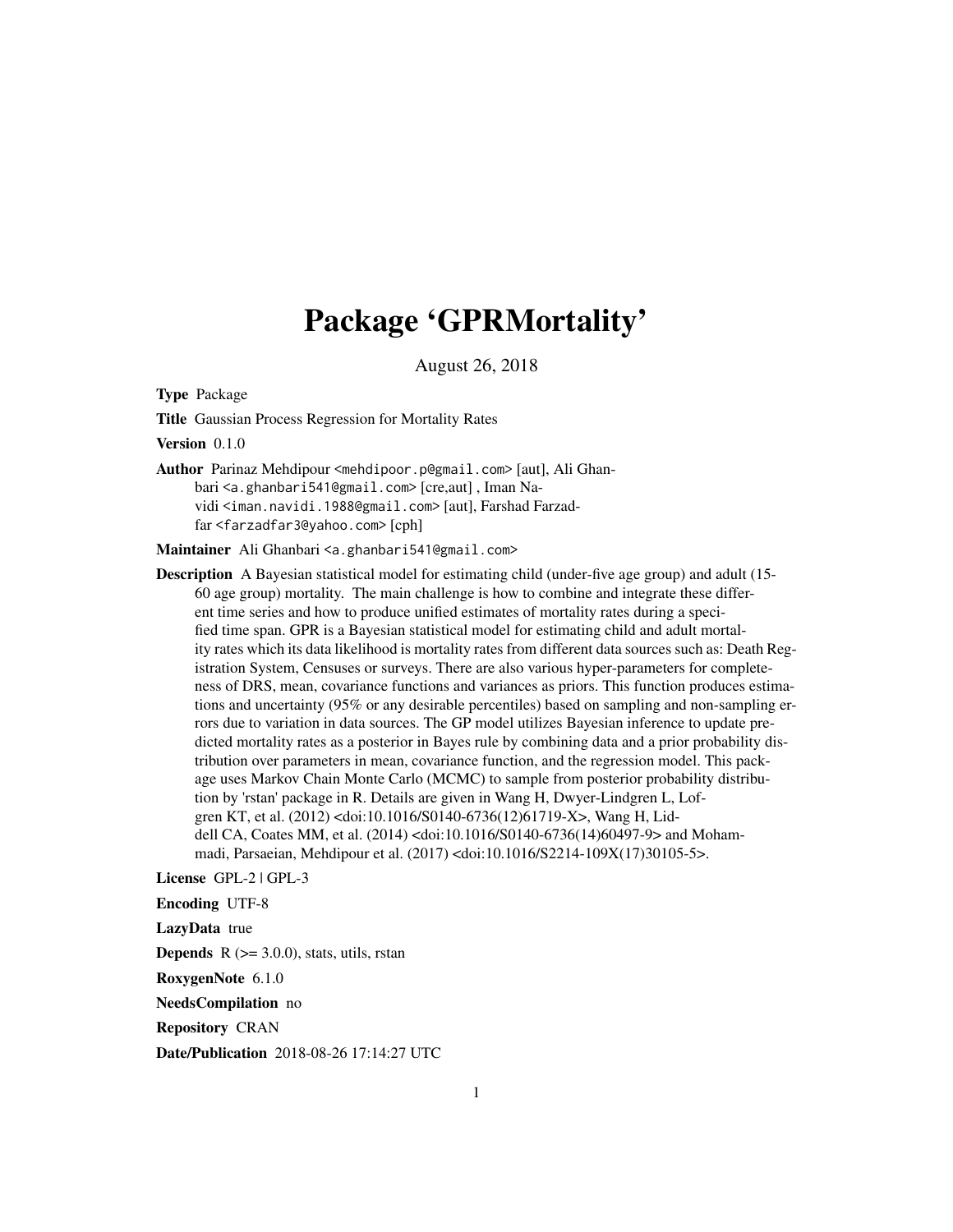# <span id="page-1-0"></span>R topics documented:

| Index | $\overline{13}$ |  |
|-------|-----------------|--|

data.mean *mean of adult mortality rates*

#### Description

A data frame for GPR mean function and must contain an estimate for each year.

This data must contain year, sex, age\_cat and location of each mortality rate. It can be different estimation models of mortality rates by year.

### Usage

data("data.mean")

#### Format

A data frame with 45942 observations on the following 5 variables.

location a numeric vector

age\_cat a numeric vector

sex a numeric vector

year a numeric vector

mean a numeric vector

# Details

This data set is the result of Spatio-temporal Model that used in age-sex specific mortality rates as a part of NASBOD project in Iran from 1990 to 2015 for 31 provinces.

#### Source

This data set was gathered in Non-Communicable Diseases Research Center affiliated to Endocrinology and Metabolism Research Institute,

Tehran University of Medical Sciences. ("http://www.ncdrc.info/")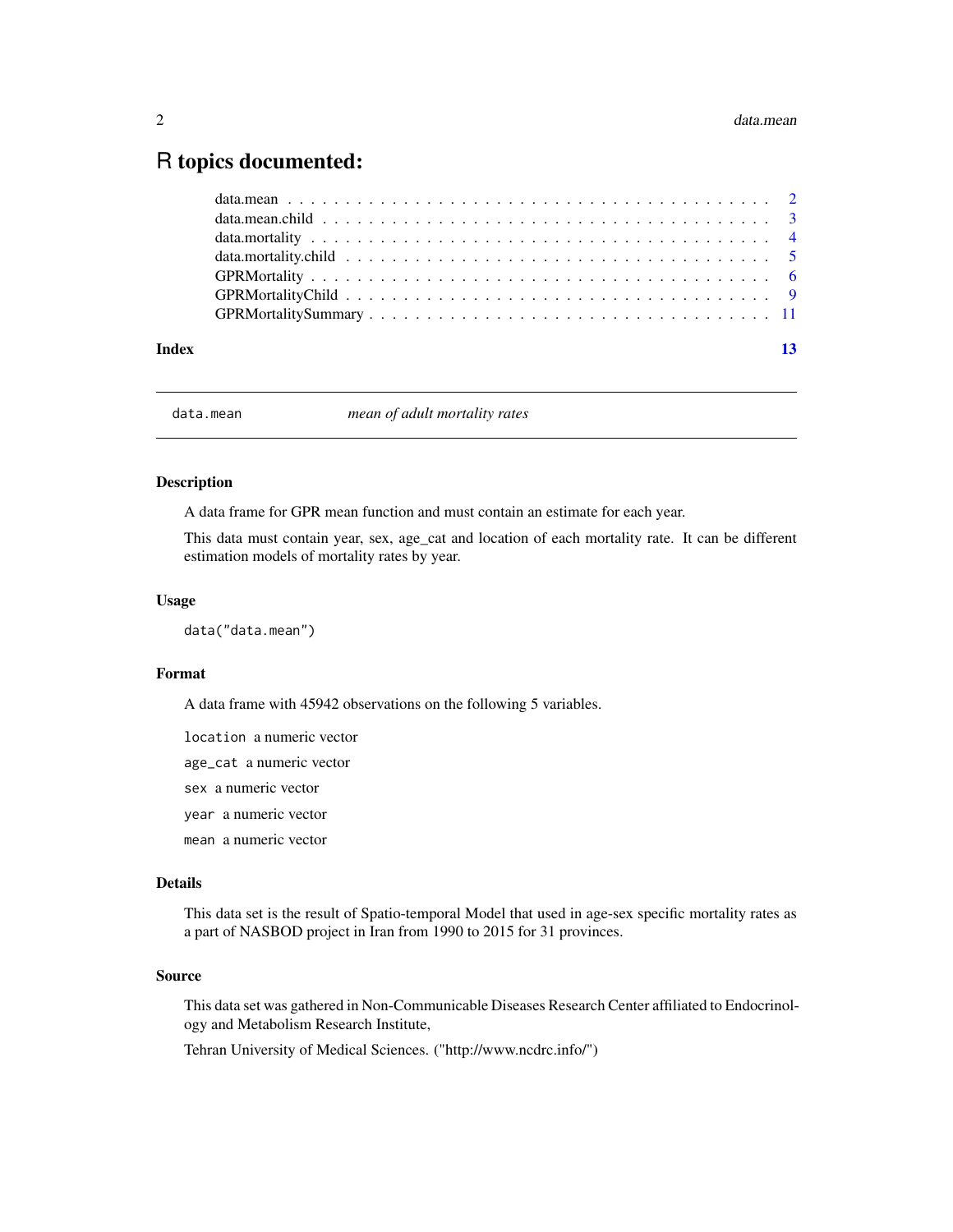# <span id="page-2-0"></span>data.mean.child 3

#### References

1- Mohammadi Y, Parsaeian M, Farzadfar F, et al. Levels and trends of child and adult mortality rates in the Islamic Republic of Iran, 1990-2013; protocol of the NASBOD study. Arch Iran Med 2014; 17: 176–81.

2-Parsaeian M, Farzadfar F, Zeraati H, et al. Application of spatiotemporal model to estimate burden of diseases, injuries and risk factors in Iran 1990–2013. Arch Iran Med 2014; 17: 28–33.

# Examples

```
data(data.mean)
## maybe str(data.mean) ; plot(data.mean) ...
```
data.mean.child *mean of child mortality rates*

# Description

A data frame for GPR mean function and must contain an estimate for each year.

This data must contain year and location of each mortality rate. It can be different models for mortality rate estimations by year.

#### Usage

```
data("data.mean.child")
```
# Format

A data frame with 1728 observations on the following 3 variables.

year a numeric vector

location a numeric vector

mean a numeric vector

# Details

This data set is the result of Spatio-temporal Model that used in child mortality project in Iran from 1990 to 2015 for 31 provinces.

# Source

This data set was gathered in Non-Communicable Diseases Research Center affiliated to Endocrinology and Metabolism Research Institute,

Tehran University of Medical Sciences. ("http://www.ncdrc.info/")

the result of this data published in "http://dx.doi.org/10.1016/S2214-109X(17)30105-5" and is available on "https://data.mendeley.com/datasets/9z3pzd6rmd/1" .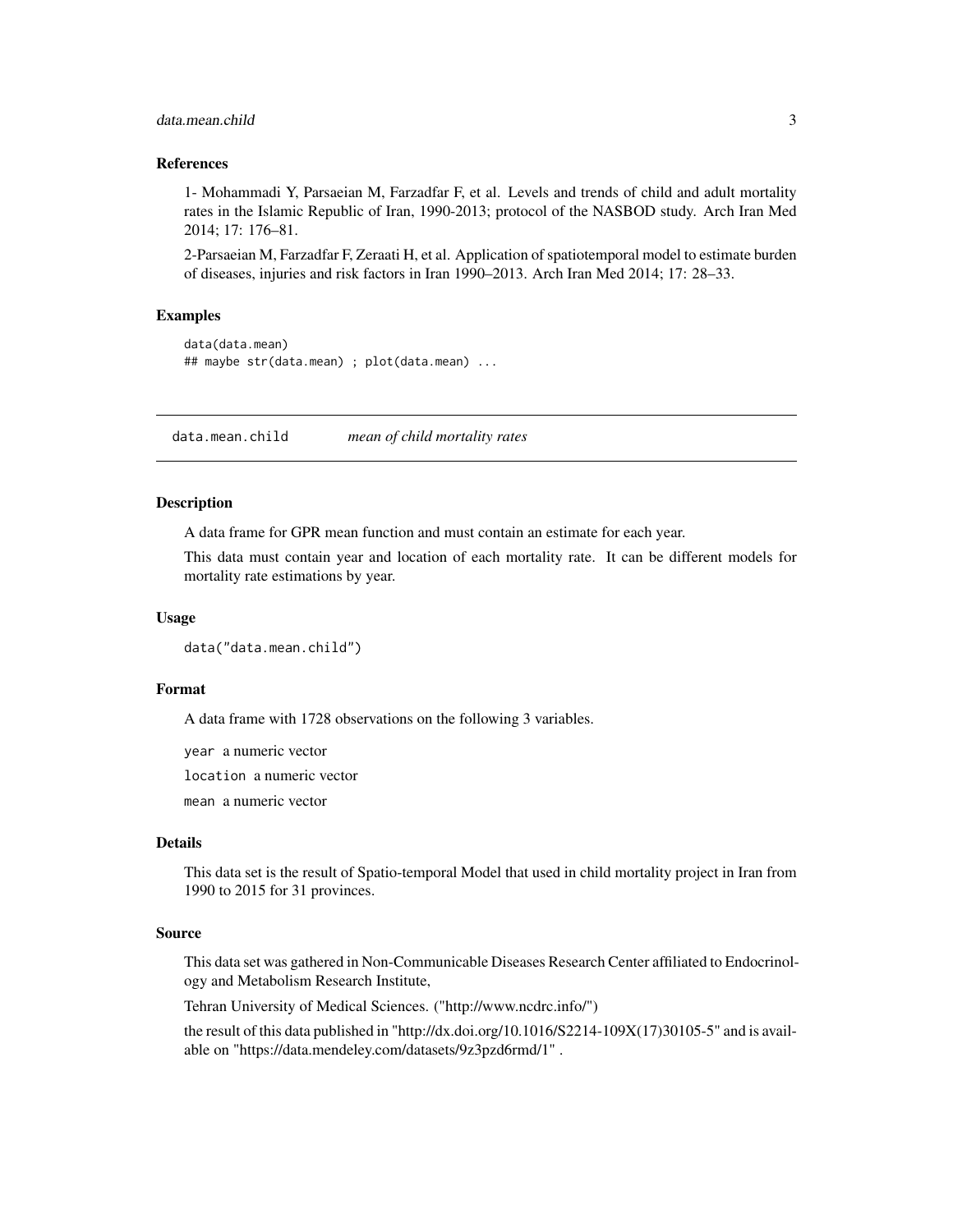# <span id="page-3-0"></span>References

1- Mohammadi Y, Parsaeian M, Farzadfar F, et al. Levels and trends of child and adult mortality rates in the Islamic Republic of Iran, 1990-2013; protocol of the NASBOD study. Arch Iran Med 2014; 17: 176–81.

2-Parsaeian M, Farzadfar F, Zeraati H, et al. Application of spatiotemporal model to estimate burden of diseases, injuries and risk factors in Iran 1990–2013. Arch Iran Med 2014; 17: 28–33.

# Examples

```
data(mean.rates.child)
## maybe str(mean.rates.child) ; plot(mean.rates.child) ...
```
data.mortality *age-sex specific mortality rates data set*

# Description

A data frame of mortality rates using as data likelihood of the GPR model.

This data set for child mortality rates should contain the year, sex, age\_cat, location, completeness of each mortality rate and population of each raw data.

#### Usage

data("data.mortality")

# Format

A data frame with 395 observations on the following 7 variables.

sex a numeric vector

age\_cat a numeric vector

location a numeric vector

year a numeric vector

pop a numeric vector

mortality a numeric vector

completeness a numeric vector

# Details

This is a real data gathered in Iran including 31 provinces and 26 years for age-sex specific and adult mortality.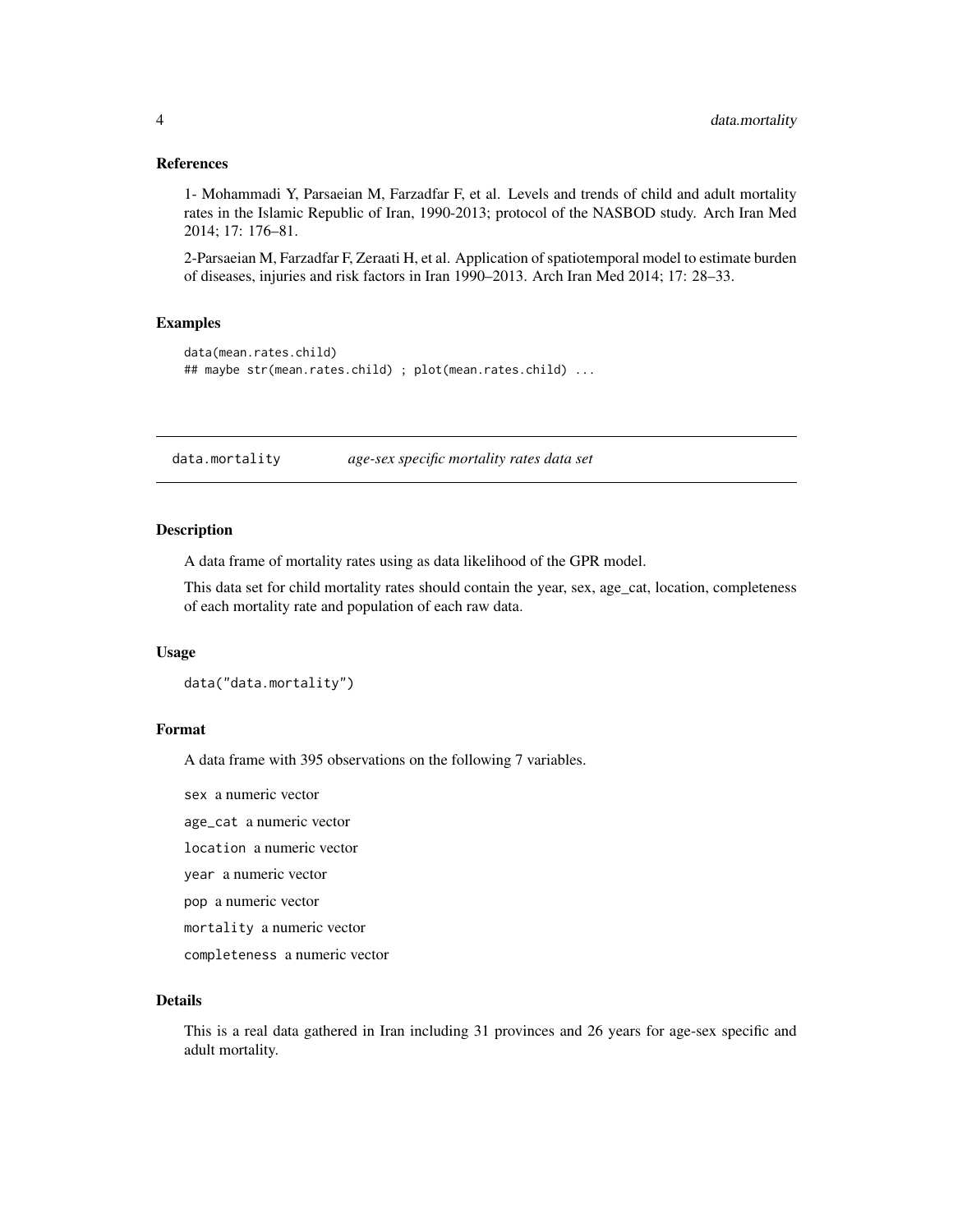## <span id="page-4-0"></span>Source

This data set was gathered in Non-Communicable Diseases Research Center affiliated to Endocrinology and Metabolism Research Institute,

Tehran University of Medical Sciences. ("http://www.ncdrc.info/")

# References

1-Mehdipour P, Navidi I, Parsaeian M, Mohammadi Y, Moradi Lakeh M, Rezaei Darzi E, Nourijelyani K, Farzadfar F. . Application of Gaussian Process Regression (GPR) in estimating underfive mortality levels and trends in Iran 1990-2013, study protocol. Archives of Iranian medicine. 2014;17(3):189.

2-Mohammadi Y, Parsaeian M, Mehdipour P, Khosravi A, Larijani B, Sheidaei A, et al. Measuring Iran's success in achieving Millennium Development Goal 4: a systematic analysis of under-5 mortality at national and subnational levels from 1990 to 2015. The Lancet Global Health. 2017;5(5):e537-e44.

# Examples

```
data(data.mortality)
## maybe str(data.mortality) ; plot(data.mortality) ...
```
data.mortality.child *child mortality rates data*

# Description

A data frame of mortality rates using as data likelihood of the GPR model.

This data set for child mortality rates should contain the year, location, name of each source of data, the population of each raw data and whether it comes from a Death Registration System or not.

#### Usage

```
data("data.mortality.child")
```
# Format

A data frame with 4107 observations on the following 6 variables.

year a numeric vector

location a numeric vector

type a character vector

mortality a numeric vector

isDR a numeric vector

pop a numeric vector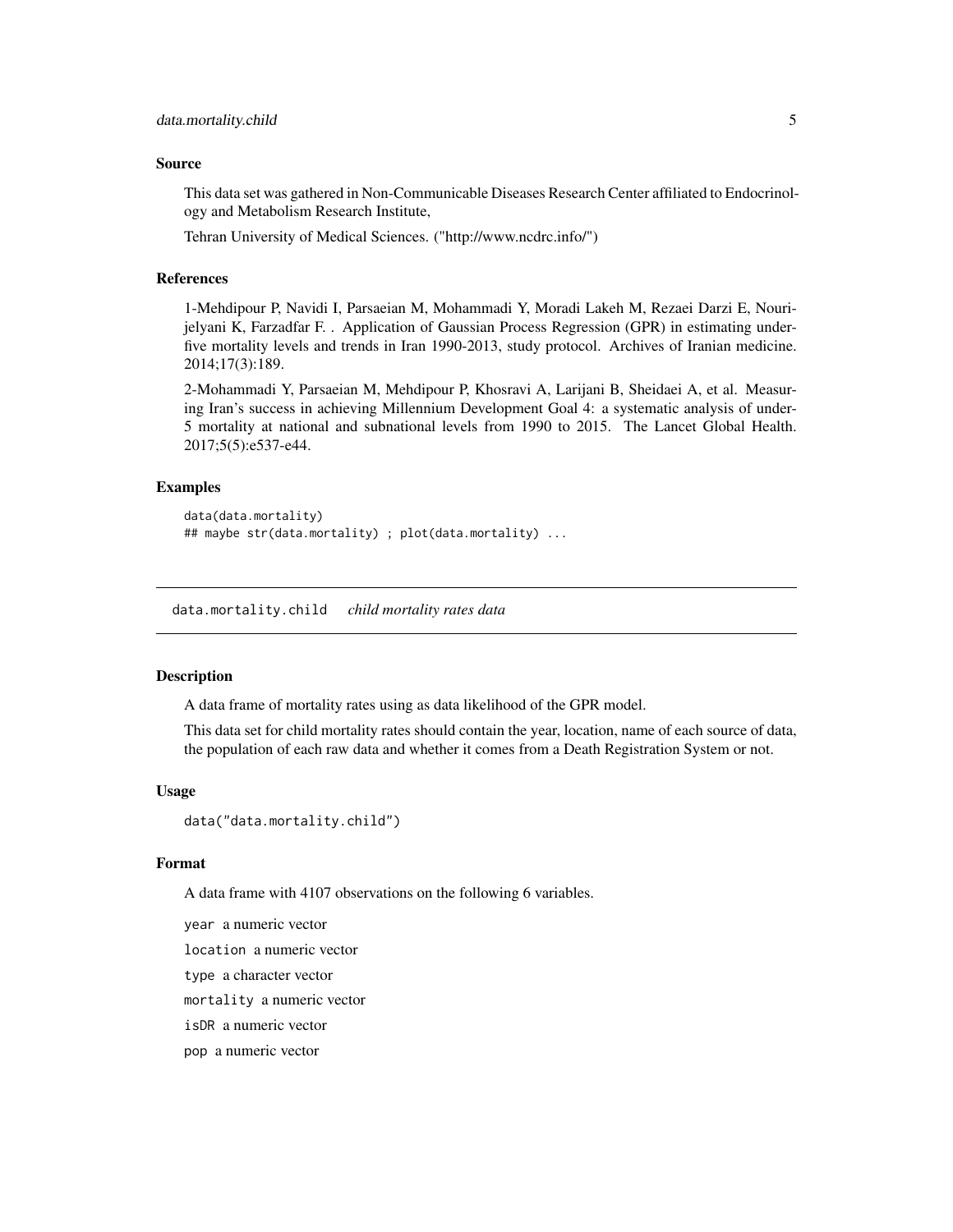<span id="page-5-0"></span>This is a real data gathered in Iran including 31 provinces and 52 years for child mortality.

There are three types of data that include the summary (SBH) and complete birth history (CBH) data,

Census data and the Demographic and Health Survey (DHS) contain SBH questions only; the DHS contains CBH questions as well.

Subsequently, the census data of 1986, 1996, 2006, and 2011, the DHS data of 2000 and 2010 were determined as the sources of data.

#### Source

This data set was gathered in Non-Communicable Diseases Research Center affiliated to Endocrinology and Metabolism Research Institute,

Tehran University of Medical Sciences. ("http://www.ncdrc.info/")

the result of this data published in "http://dx.doi.org/10.1016/S2214-109X(17)30105-5" and is available on "https://data.mendeley.com/datasets/9z3pzd6rmd/1" .

# References

1-Mehdipour P, Navidi I, Parsaeian M, Mohammadi Y, Moradi Lakeh M, Rezaei Darzi E, Nourijelyani K, Farzadfar F. . Application of Gaussian Process Regression (GPR) in estimating underfive mortality levels and trends in Iran 1990-2013, study protocol. Archives of Iranian medicine. 2014;17(3):189.

2-Mohammadi Y, Parsaeian M, Mehdipour P, Khosravi A, Larijani B, Sheidaei A, et al. Measuring Iran's success in achieving Millennium Development Goal 4: a systematic analysis of under-5 mortality at national and subnational levels from 1990 to 2015. The Lancet Global Health. 2017;5(5):e537-e44.

# Examples

```
data(mortality.rate.child)
## maybe str(mortality.rate.child) ; plot(mortality.rate.child) ...
```
<span id="page-5-1"></span>

| GPRMortality | Gaussian Process Regression for estimation and projection each age- |
|--------------|---------------------------------------------------------------------|
|              | sex combination of mortality rates                                  |

# Description

Searching for the latest methods of estimating mortality rates is a major concern. The need to have accurate and valid estimation of age and sex mortality rate led to apply more powerful and reliable methods. The main challenge is how to combine and integrate these different time series and how to produce unified estimates of mortality rates during a specified time span.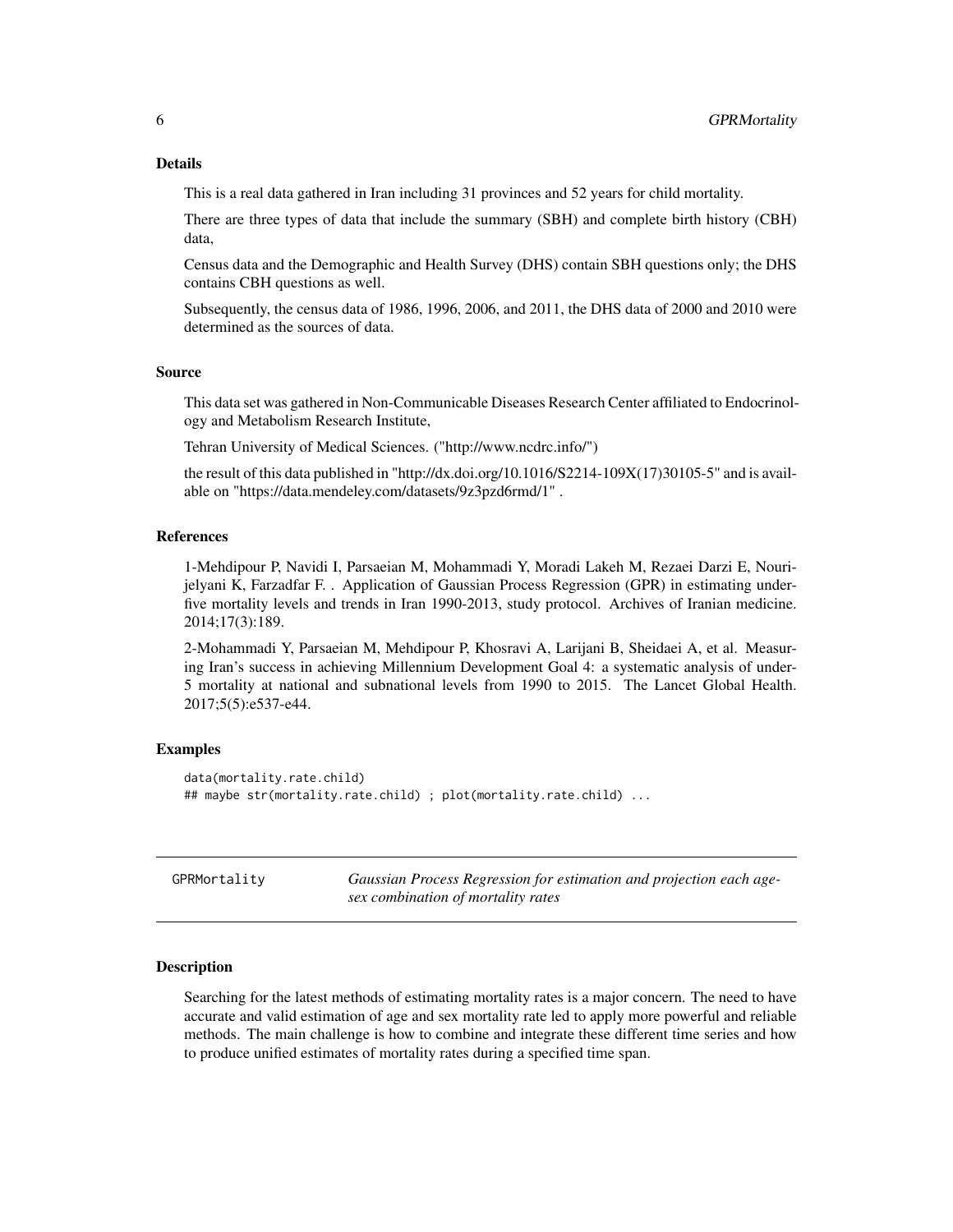# GPRMortality 7

GPR is a Bayesian statistical model for estimating adult (15-60 age group or age-specific) mortality which its data likelihood could be mortality rates from different data sources such as: Death Registration System, Censuses or surveys. This function produces a unique estimation and 95% (or any desirable percentiles) uncertainty based on sampling and non-sampling errors due to variation in data sources.

The GP model utilizes Bayesian inference to update predicted mortality rates as a posterior in Bayes rule by combining data and a prior probability distribution over parameters in mean, covariance function, and the regression model. This package uses Markov Chain Monte Carlo (MCMC) to sample from posterior probability distribution by rstan package in R.

# Usage

```
GPRMortality(data.mortality,data.mean,minYear,maxYear,
             nu,rho_,product , n.itr=4000,n.warm=3000,verbose=FALSE)
```
# Arguments

|           | data.mortality a data frame on mortality rates, which needs seven compulsory basic variables:<br>year, mortality rates, the completeness of corresponding mortality rates and their<br>corresponding population; different levels of data such as age_cat, sex, loca-<br>tion(countries and so on) can be changed. |
|-----------|--------------------------------------------------------------------------------------------------------------------------------------------------------------------------------------------------------------------------------------------------------------------------------------------------------------------|
| data.mean | a data frame of mean data, with the same levels including sex, age_cat, year and<br>location.                                                                                                                                                                                                                      |
| minYear   | min year will predicted                                                                                                                                                                                                                                                                                            |
| maxYear   | max year will predicted                                                                                                                                                                                                                                                                                            |
| nu        | the degree of differentiability parameter that is ranged from 0.2 to 2 and it con-<br>trols the smoothness of samples driven from GP model.                                                                                                                                                                        |
| $rho_{-}$ | a scale parameter that ranges from 0 to 1 and it defines the amount of correlation<br>between years of data.                                                                                                                                                                                                       |
| product   | the value for calculating variance of Registration System, the default is 0.1 for<br>high quality data.                                                                                                                                                                                                            |
| n.itr     | the number of iterations to use for running model in Rstan. If not specified, then<br>the default is 4000.                                                                                                                                                                                                         |
| n.warm    | the number of samples for warm-up in MCMC. If not specified, the default is<br>3000.                                                                                                                                                                                                                               |
| verbose   | TRUE or FALSE: flag indicating whether to print intermediate output from Stan<br>on the console, which might be helpful for model debugging.                                                                                                                                                                       |

# Details

This package intra and extrapolates the mortality rates excluded from different data sources and various demographic models and produces uncertainty.

The algorithm for GPR package was developed in rstan.

The mortality rates will change to per 100,000 population.

non-sampling variance is defined as 0.1 of completeness for countries/locations with high quality of registration more than 90%.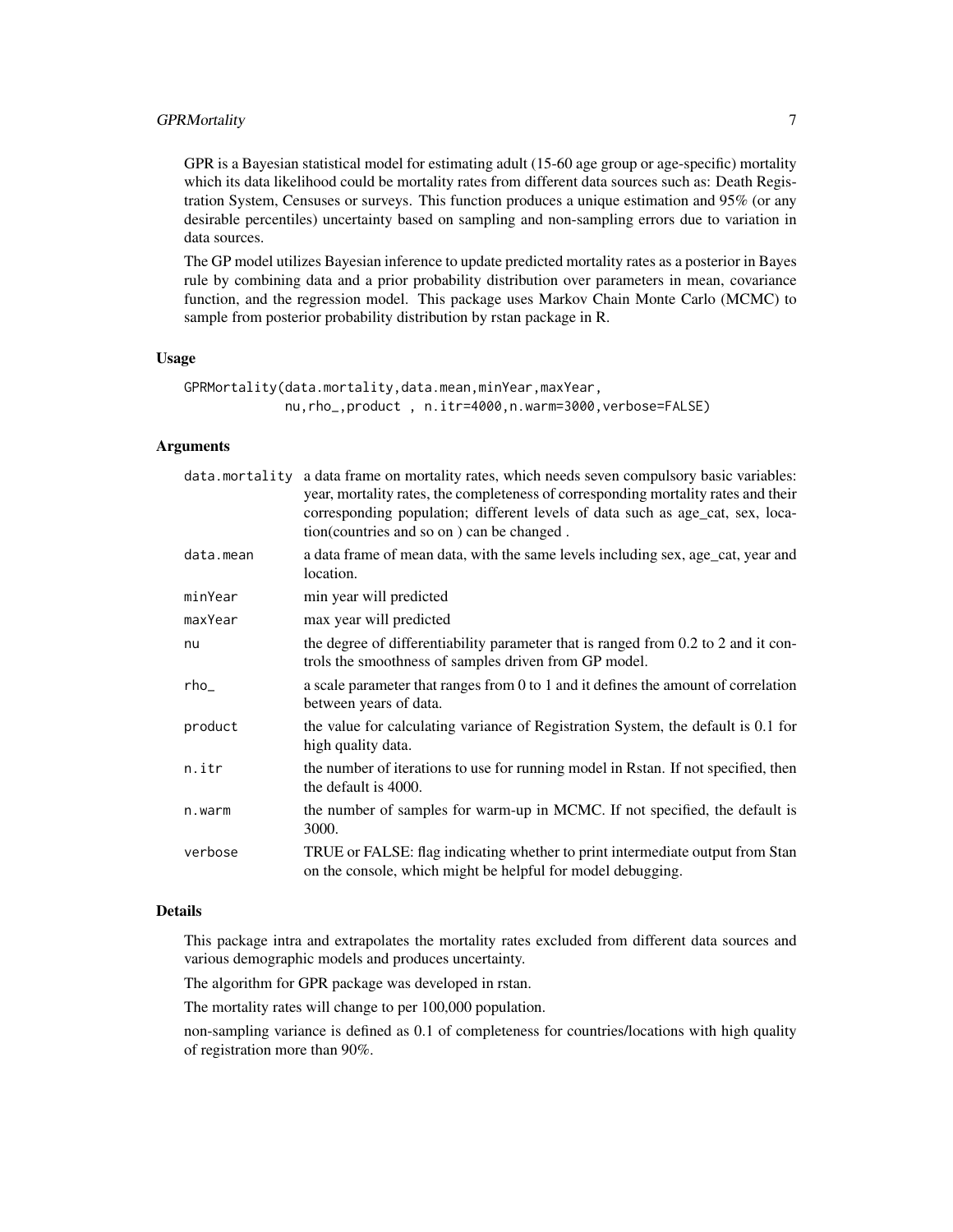# <span id="page-7-0"></span>Value

a matrix of GPR result.

# **Note**

Each data source must contin at least two data points in the time span between min and max years to be predicted.

This package need Rtools to be installed. The version should match with R version.

min and max years determined the number of years in GPR results.

# Author(s)

Parinaz Mehdipour, Ali Ghanbari, Iman Navidi

# References

1. Wang H, Dwyer-Lindgren L, Lofgren KT, et al. Age-specific and sex-specific mortality in 187 countries, 1970-2010: a systematic analysis for the Global Burden of Disease Study 2010. Lancet 2012; 380: 2071–94.

2. Rajaratnam JK, Marcus JR, Levin-Rector A, et al. Worldwide mortality in men and women aged 15–59 years from 1970 to 2010: a systematic analysis. Lancet 2010; published online April 30. DOI:10.1016/S0140-6736(10)60517-X.

3. Mohammadi Y, Parsaeian M, Farzadfar F, et al. Levels and trends of child and adult mortality rates in the Islamic Republic of Iran, 1990-2013; protocol of the NASBOD study. Arch Iran Med 2014; 17: 176–81.

4. Mehdipour P, Navidi I, Parsaeian M, Mohammadi Y, Moradi Lakeh M, Rezaei Darzi E, Nourijelyani K, Farzadfar F. . Application of Gaussian Process Regression (GPR) in estimating underfive mortality levels and trends in Iran 1990-2013, study protocol. Archives of Iranian medicine. 2014;17(3):189.

5. Williams CK, Rasmussen CE. Gaussian processes for machine learning. the MIT Press. 2006;2(3):4.

#### See Also

[GPRMortalityChild](#page-8-1),[GPRMortalitySummary](#page-10-1)

# Examples

```
library("rstan")
library("GPRMortality")
head(data.mortality)
head(data.mean)
mortality <- data.mortality[data.mortality$location%in%c(0,5) &
           data.mortality$age_cat%in%c(1,10) & data.mortality$sex%in%c(0,1),]
mean <- data.mean[data.mean$location%in%c(0,5) &
     data.mean$age_cat%in%c(1,10) & data.mean$sex%in%c(0,1),]
# WARNING: The following code will take a long time to run
```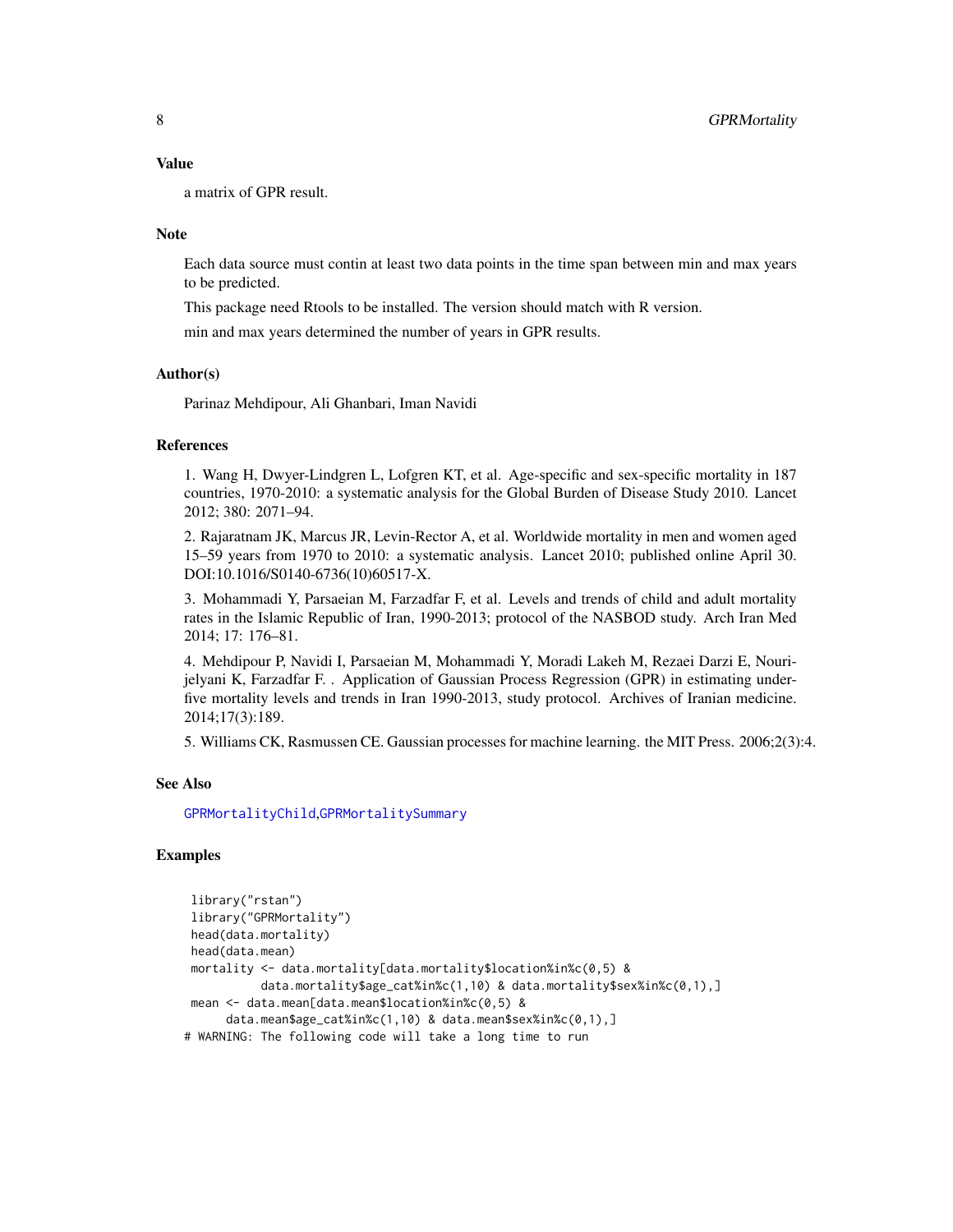```
fit = GPRMortality(mortality,mean,minYear=1990,maxYear=2015,
                   nu = 2,rho_ = 0.4, product = 0.1, verbose = TRUEfit_sum = GPRMortalitySummary(fit)
fit_sum
```
<span id="page-8-1"></span>GPRMortalityChild *Gaussian Process Regression for estimation and projection of child (under-5) mortality rates*

#### Description

Searching for the latest methods of estimating mortality rates is a major concern. The need to have accurate and valid estimation of under-5 mortality rate led to apply more powerful and reliable methods. The main challenge is how to combine and integrate these different time series and how to produce unified estimates of mortality rates during a specified time span.

GPR is a Bayesian statistical model for estimating child (under-five age group) mortality which its data likelihood could be mortality rates from different data sources such as: Death Registration System, Censuses or surveys. This function produces estimations and uncertainty (95% or any desirable percentiles) based on sampling and non-sampling errors due to variation in data sources.

The GP model utilizes Bayesian inference to update predicted mortality rates as a posterior in Bayes rule by combining data and a prior probability distribution over parameters in mean, covariance function, and the regression model. This package uses Markov Chain Monte Carlo (MCMC) to sample from posterior probability distribution by rstan package in R.

# Usage

```
GPRMortalityChild( data.mortality , data.mean ,minYear,maxYear,
                   nu,rho_,n.itr=4000,n.warm=3000,verbose=FALSE)
```
# Arguments

|           | data mortality a data frame on mortality rates and population. It needs five compulsory basic<br>variables: year, type of data sources, mortality rates and their corresponding<br>population, location (countries and so on). |
|-----------|--------------------------------------------------------------------------------------------------------------------------------------------------------------------------------------------------------------------------------|
| data.mean | a data frame of data mean, with the same levels (year and location) as data mortality.                                                                                                                                         |
| minYear   | min year will predicted                                                                                                                                                                                                        |
| maxYear   | max year will predicted                                                                                                                                                                                                        |
| nu        | the degree of differentiability parameter that is ranged from 0.2 to 2 and it con-<br>trols the smoothness of samples driven from GP model.                                                                                    |
| $rho_-\$  | a scale parameter that ranges from 0 to 1 and it defines the amount of correlation<br>between years of data.                                                                                                                   |
| n.itr     | the number of iterations to use for running model in rstan. If not specified, then<br>the default is 4000.                                                                                                                     |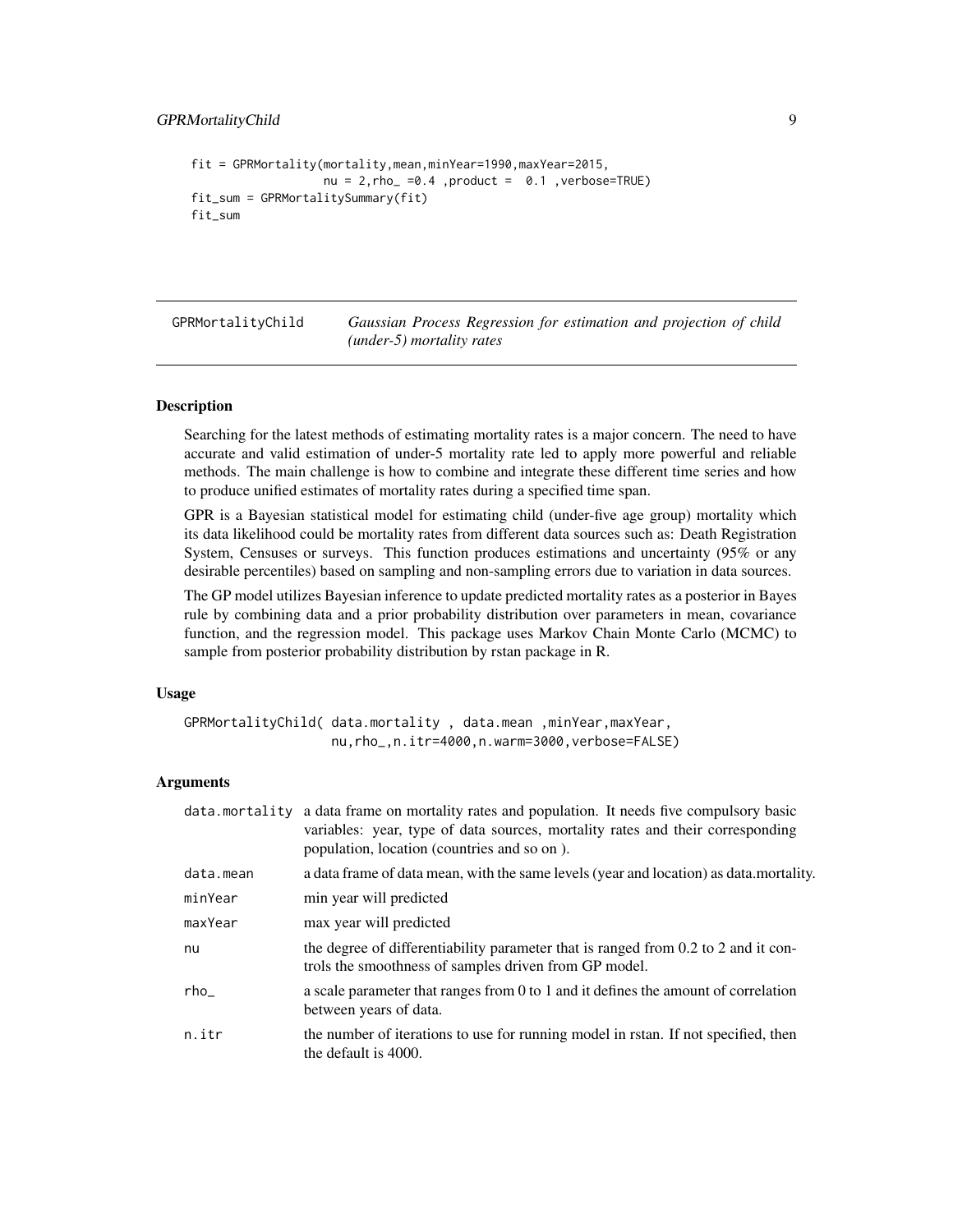| n.warm  | the number of samples for warm-up in MCMC. If not specified, the default is<br>3000.                                                         |
|---------|----------------------------------------------------------------------------------------------------------------------------------------------|
| verbose | TRUE or FALSE: flag indicating whether to print intermediate output from Stan<br>on the console, which might be helpful for model debugging. |

# Details

This package intra and extrapolates the mortality rates excluded from different data sources and various demographic models and produces uncertainty.

The algorithm for GPR package was developed in rstan.

The mortality rates will change to per 1000 population.

# Value

a list including two parts:

1. a matrix of GPR result.

2. a matrix of completeness bias information of Dearth Registration System by location including coefficients, Standard error of coefficient, and p-value of coefficients whether it can assess that DR system is biased in each location.

3. a matrix of different data sources variances.

# **Note**

Each data source must contin at least two data points in the time span between min and max years to be predicted.

min and max years determined the number of years in GPR results.

This package need Rtools to be installed. The version should match with R version.

#### Author(s)

Parinaz Mehdipour, Ali Ghanbari, Iman Navidi

#### References

1. Wang H, Liddell CA, Coates MM, et al. Global, regional, and national levels of neonatal, infant, and under-5 mortality during 1990-2013: a systematic analysis for the Global Burden of Disease Study 2013. Lancet 2014; published online May 2. http://dx.doi.org/10.1016/S0140- 6736(14)60497-9.

2. Wang H, Dwyer-Lindgren L, Lofgren KT, et al. Age-specific and sex-specific mortality in 187 countries, 1970-2010: a systematic analysis for the Global Burden of Disease Study 2010. Lancet 2012; 380: 2071-94.

3. Mohammadi Y, Parsaeian M, Farzadfar F, et al. Levels and trends of child and adult mortality rates in the Islamic Republic of Iran, 1990-2013; protocol of the NASBOD study. Arch Iran Med 2014; 17: 176–81.

4. Parsaeian M, Farzadfar F, Zeraati H, et al. Application of spatiotemporal model to estimate burden of diseases, injuries and risk factors in Iran 1990-2013. Arch Iran Med 2014; 17: 28-33.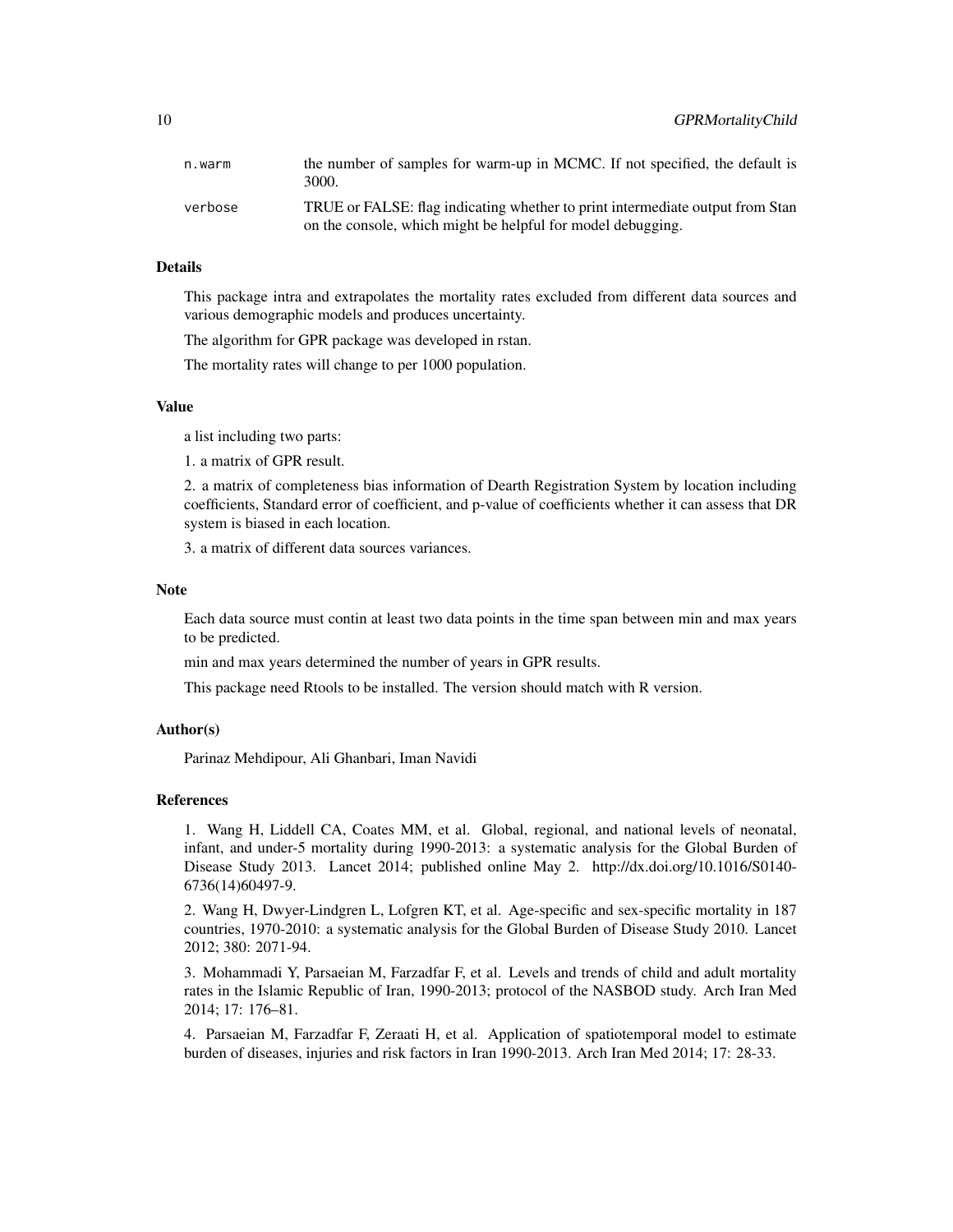<span id="page-10-0"></span>5. Mehdipour P, Navidi I, Parsaeian M, Mohammadi Y, Moradi Lakeh M, Rezaei Darzi E, Nourijelyani K, Farzadfar F. . Application of Gaussian Process Regression (GPR) in estimating underfive mortality levels and trends in Iran 1990-2013, study protocol. Archives of Iranian medicine. 2014;17(3):189.

6. Mohammadi Y, Parsaeian M, Mehdipour P, Khosravi A, Larijani B, Sheidaei A, et al. Measuring Iran's success in achieving Millennium Development Goal 4: a systematic analysis of under-5 mortality at national and subnational levels from 1990 to 2015. The Lancet Global Health. 2017;5(5):e537-e44.

7. Williams CK, Rasmussen CE. Gaussian processes for machine learning. the MIT Press. 2006;2(3):4.

# See Also

[GPRMortality](#page-5-1),[GPRMortalitySummary](#page-10-1)

# Examples

```
library("rstan")
library("GPRMortality")
head(data.mortality.child)
head(data.mean.child)
mortality <- data.mortality.child[data.mortality.child$location%in%c(0,5) ,]
mean <- data.mean.child[data.mean.child$location%in%c(0,5),]
# WARNING: The following code will take a long time to run
fit <- GPRMortalityChild(mortality,mean,minYear=1990,maxYear=2015,
    nu = 2,rho_ = 0.4 , n.itr=2000,n.warm=1000,verbose=TRUE)
fit$simulation
fit$variance
fit_sum = GPRMortalitySummary(fit)
fit_sum
```
<span id="page-10-1"></span>GPRMortalitySummary *summary table for Gaussian Process Regression results*

# Description

This function summarize the results by percentiles.

This function works for both child and age-sex specific mortality rates.

# Usage

```
GPRMortalitySummary(model,percentile=c(0.025,0.5,0.975))
```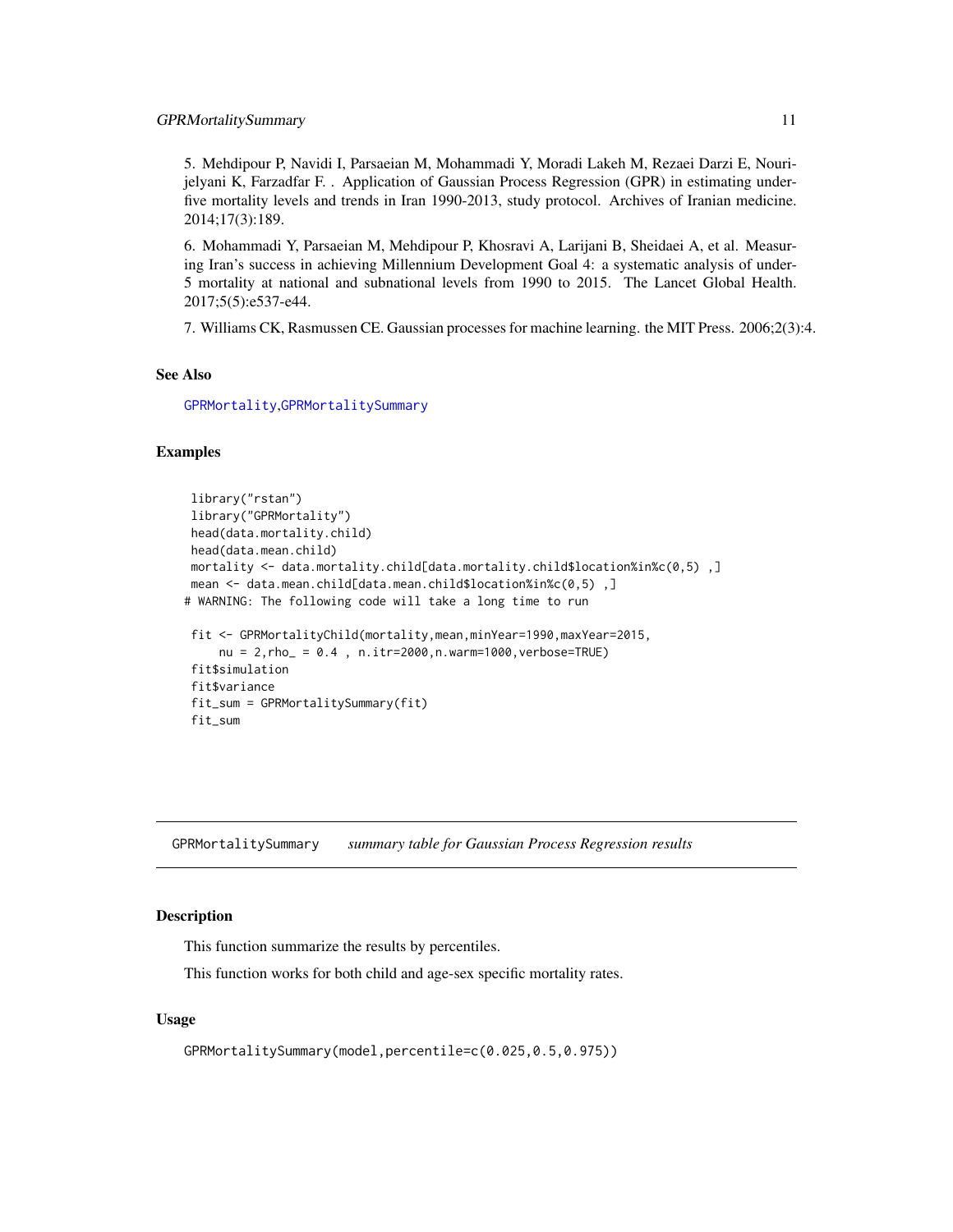# Arguments

| model      | a model object.                                                                   |
|------------|-----------------------------------------------------------------------------------|
| percentile | a vector of uncertainty interval percentile. The default is 0.025, 0.5 and 0.975. |

# Value

a matrix of GPR result including percentile.

#### Author(s)

Parinaz Mehdipour, Ali Ghanbari, Iman Navidi

# Examples

```
library("rstan")
library("GPRMortality")
head(data.mortality)
head(data.mean)
mortality <- data.mortality[data.mortality$location%in%c(0,5) &
     data.mortality$age_cat%in%c(1,10) & data.mortality$sex%in%c(0,1),]
mean <- data.mean[data.mean$location%in%c(0,5) &
     data.mean$age_cat%in%c(1,10) & data.mean$sex%in%c(0,1),]
# WARNING: The following code will take a long time to run
fit = GPRMortality(mortality,mean,minYear = 1990,maxYear = 2015,
                   nu = 2,rho = 50.4, product = 0.1, verbose=TRUE)
####### summary
fit_sum = GPRMortalitySummary(fit)
fit_sum
```